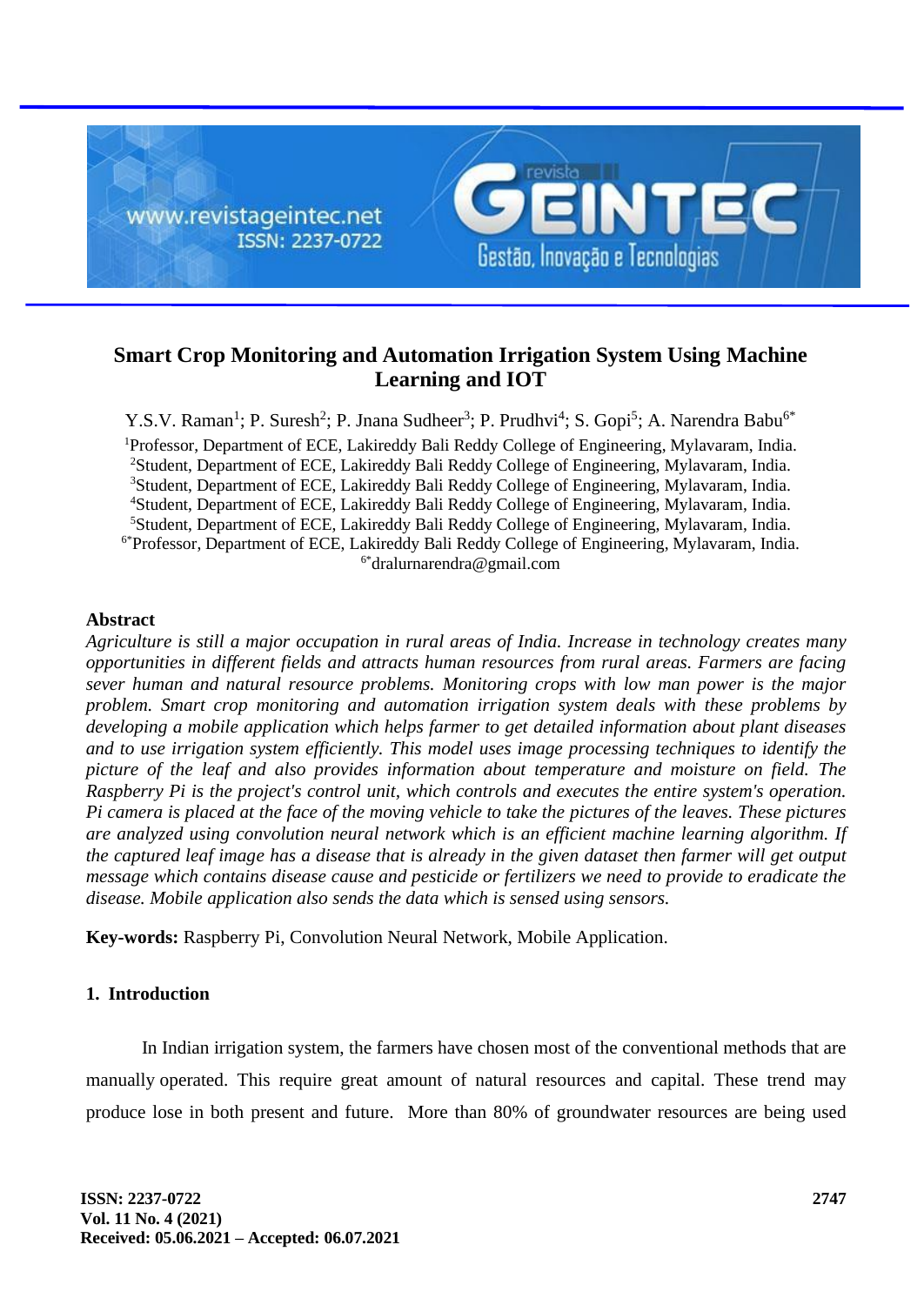exclusively for agriculture. This ongoing tendency may lead to a complete depletion of water resources [1].

The IoT's flexibility has evolved to the point where it can now be used by the average person. Smart education, urbanization, cities, the e-health sector, and automation, have made person's life easier and more convenient [2].

The concept of IOT (Internet of Things) is used in this Smart Crop Monitoring and automatic irrigation system, which helps to monitor and control the hardware kits from a remote location just by connecting to internet. The IoT may be defined as a network of physical devices which include various sensors and have the capability to connect with other physical devices and can share data in real time over the internet [3].

### **2. Literature Survey**

In [4], the gadget is described as one that sends potential environmental data over the internet and uses a machine-learning algorithm to anticipate ambient conditions for fungus diagnosis and mitigation. To analyze raw statistics and anticipate results, a machine-learning algorithm that depends on support vector machine iteration was used. Although SVM produces results, it is less perfect than other methods.

The primary goal of [5] is to improve irrigation system accuracy by making automated processes using machine learning techniques. This system is comprised of two modules: a sensor module for data collection and a base station module for data analysis.

The authors have suggested a model for better irrigation, an autonomous rover for field observation, a system for identifying and classifying damaged plants, and an integrated protection approach in [6].

In [7], Agriculture uses IoT to improve traditional agricultural techniques by leveraging sensor networks. A sensor network is used for measuring the parameters that are present in the atmosphere, among the instruments that the system uses to calculate and gather data on field conditions. GSM provides the farmer with all information on the status of the farm.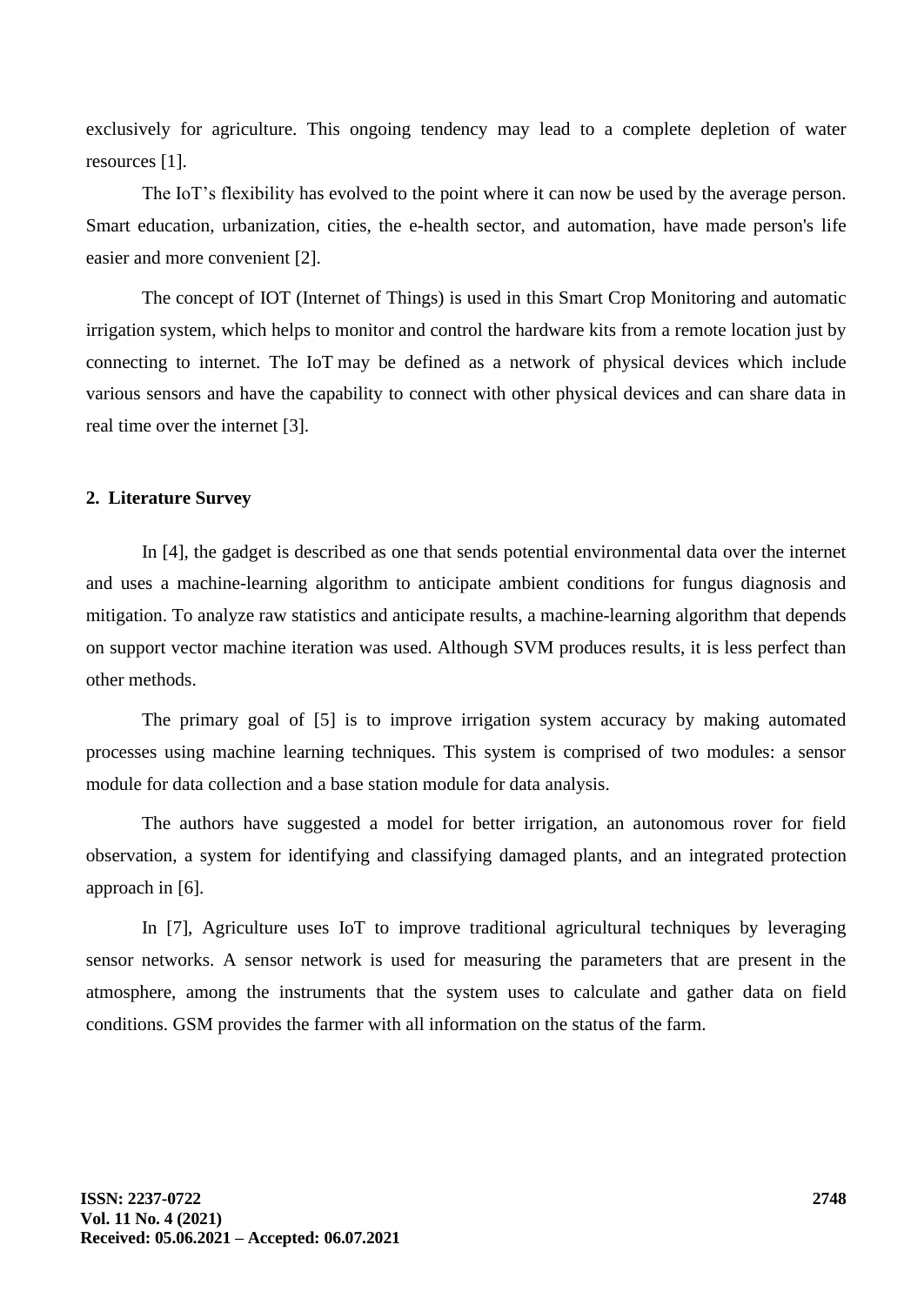#### **3. Need for IOT and Machine Learning**

The IoT is used in connecting physical devices and allowing them to share the collected data through Internet. The availability of low-cost on-chip CPUs and microcontrollers makes this possible. Integrating diverse components, such as sensors and peripherals, with existing on-chip computers and microcontrollers allows for the transmission and reception of real-time data without the need for human intervention. By using this technology, the data these physical devices collected in real-time is transmitted to a personal computer or a mobile application to control & perform specific tasks [3].

The main importance of the IoT is that the physical devices which are connected can be accessed from any location remotely. Data availability helps to understand the trends in data for more improvisation of an existing system. But some of the data collected cannot be processed by humans directly. Machines help to fill these gaps by processing complex data into simple and understandable by humans.

Machine learning build a mathematical model based on provided input data. This model assists to analyze and make decisions. Accuracy in decision making can be improved for farmers by using machine learning. With the aid of IoT and machine learning techniques, a smart, dependable, and low-cost new solution has been built that is capable of automating a variety of operations, from crop watering to crop health forecasting[10]. User can also input the past results to algorithm to increase the accuracy of model.

However, there are still important advancements in IoT and Machine learning that need to be made before they can be used in the real world. The following are some of the factors that support the aforementioned assertion.

IoT is completely reliant on internet connectivity; if the internet is unavailable, it cannot be used in any form. Machine learning algorithms are to be more accurate to predict the output otherwise user may make mistakes and lose resources.

Data is abundant, yet it is exposed to the outside world. Identity theft is more common among who uses IoT devices in their daily lives. Data breaches are seen as a higher concern by businesses, leading to cyber-attacks and data misuse.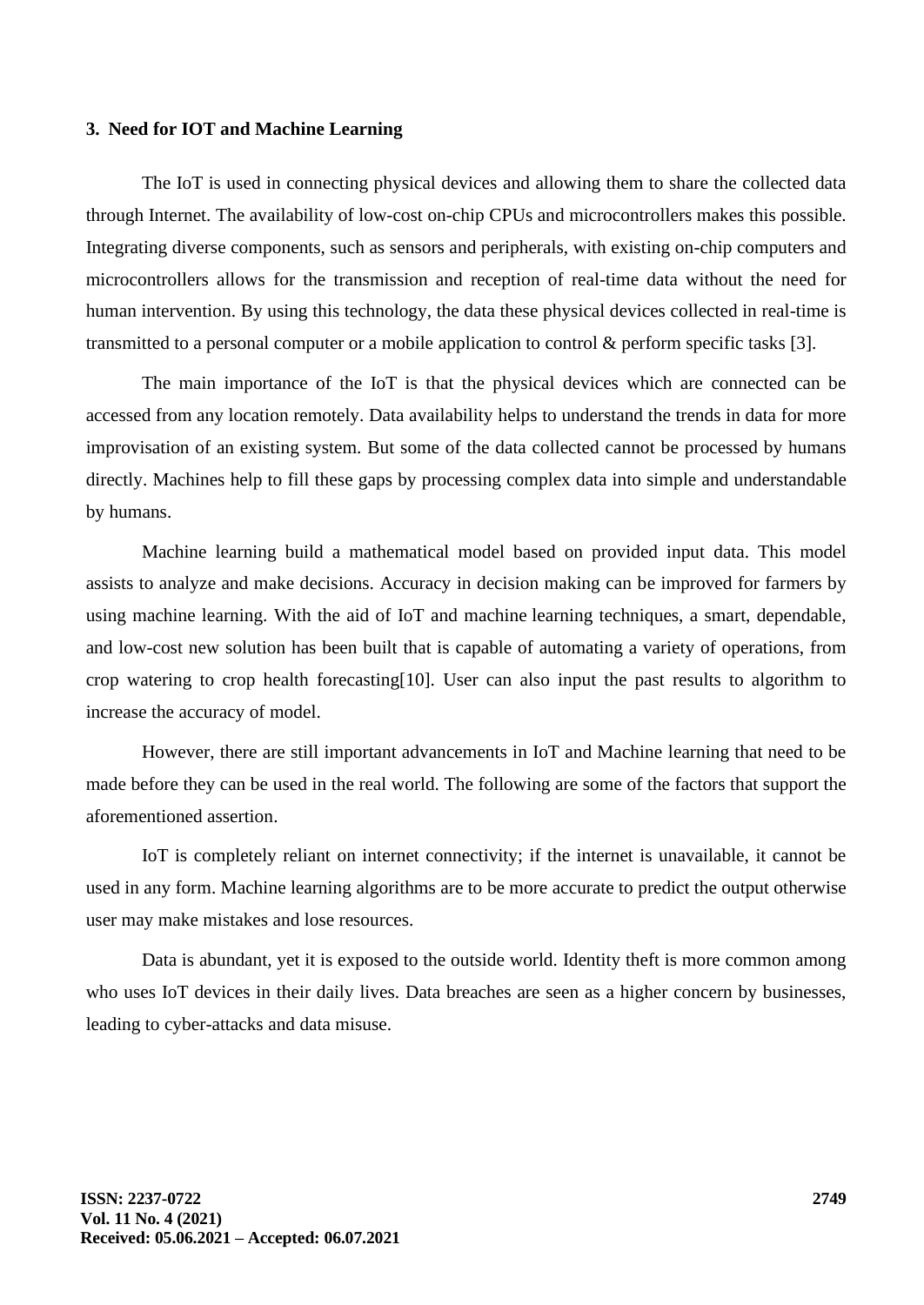#### **4. System Architecture**

The high-level architecture of the Smart crop monitoring and automation irrigation system is described in this section. The block diagram below depicts the various important devices that are employed in this proposed system.



Let us see in more detail, how these sensors and various other components in this smart parking system are integrated and utilized to its full capacity.

In this smart parking system, the Raspberry Pi serves as the computing unit. It is the best affordable low-cost SOC (System on Chip) that can execute all of the functions of a standard PC. The Raspberry pi serves as a link between numerous sensors and the Internet of Things. The processing unit is hardwired to physical components, such as sensors and motors. Because the Raspberry pi includes an 802.11 Wireless LAN (Local Area) Adapter, it can connect to the internet with just one click. The Raspberry Pi's processor unit contains 26 GPIO (General Purpose Input Output) pins, allowing it to connect to 26 different components.

If more number of pins is required, we can utilize a multiplexer to expand the number of GPIO pins to meet our needs. The processing unit runs a python program that continuously monitors the status of these pins. There are many SOC's available in the market which can be utilized for the project, but the reason behind choosing the raspberry pi is due to its low cost and has the additional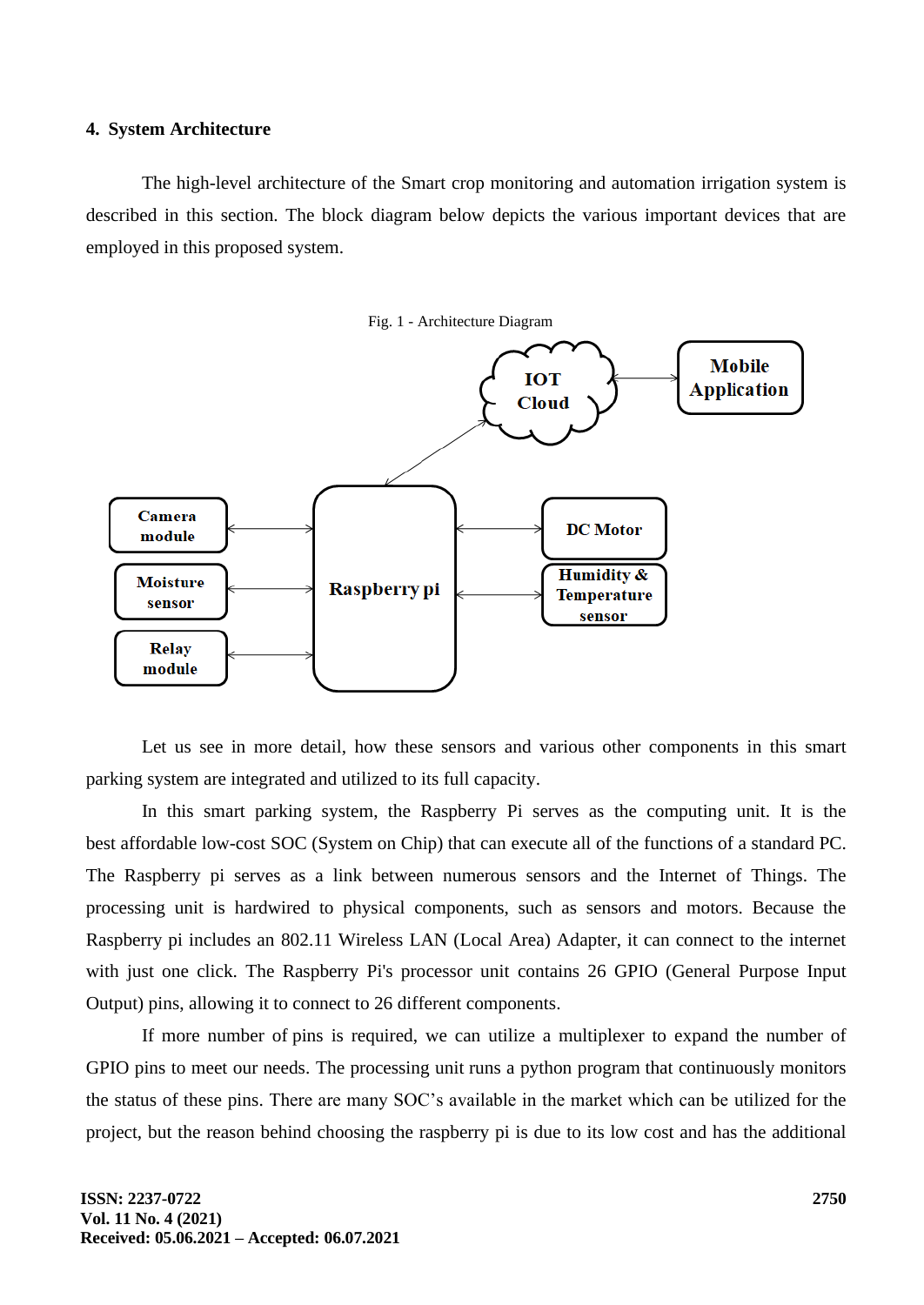feature which is CSI (Camera Serial Interface) [9] through which camera module can be integrated directly. Here we used camera module to capture the pictures of the leaves of crop plants.

# **5. Sensors**

In this system, various sensors are used to collect the data which will further notify to user. The moisture in the soil was measured using a soil moisture sensor. This gadget operates by converting the moisture which is present in the soil will acts as resistance to conduct electricity, using this it measures level of moisture [11].





Humidity and temperature sensor (DHT22) was used to monitor two above mentioned parameters which plays a key role in growth of plant in the farm's air. It's a best cost digital sensor. This will measure and generate both measurements on a electronic signal on a pin.



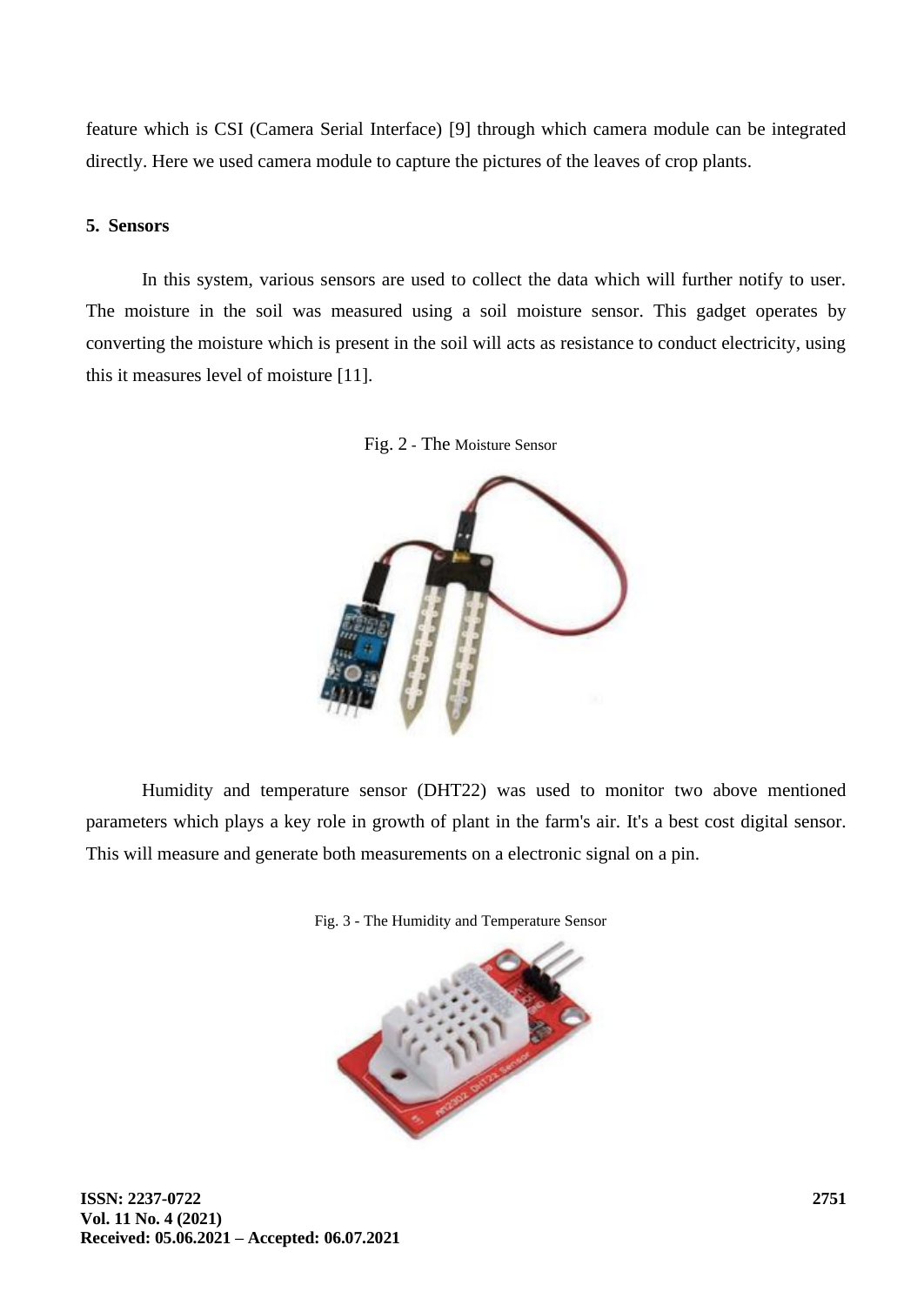### **Servo Motors**

Servo motors are used to move the wheels of the vehicle we can use small rover type vehicle to carry out the tasks like taking image of random leaves and taking samples of moisture level without stepping into field.

#### **Cloud**

The THINGSPEAK cloud is an open-source IoT platform with an API. HTTP and MQTT can be utilized over a LAN to store and retrieve data from the cloud (Local Area Network) [8]. It serves as a database for storing all data linked to the sensors and plant diseases, and end users can have access it to acquire real-time crop field information. The platform is so adaptable that it can accommodate any number of users. Using this platform, analyzing & visualizing the data using various software's is possible and this can be used to interact with our custom developed mobile applications. In case of end user lose the controlling device; all the information related to crop field is stored in cloud as back- up servers.

#### **Mobile Application**

The mobile application acts as interface for the end user which is developed with the help of MIT App Inventor II. The purpose of using MIT app inventor is to develop an application that can run on both android devices as well as iOS devices. The mobile application and raspberry pi are connected to Thing Speak cloud over a secured channel [9]. The mobile application provides information regarding the diseases that attacked the plants and also we can get the information like quantities of basic parameters in air.

# **DC Motor**

In this smart crop monitoring and automated irrigation system DC motor is used to supply water to field. When moisture sensor detects that there is no moisture in the soil and if user kept the system in automatic mode then DC motor will ON automatically and supply water.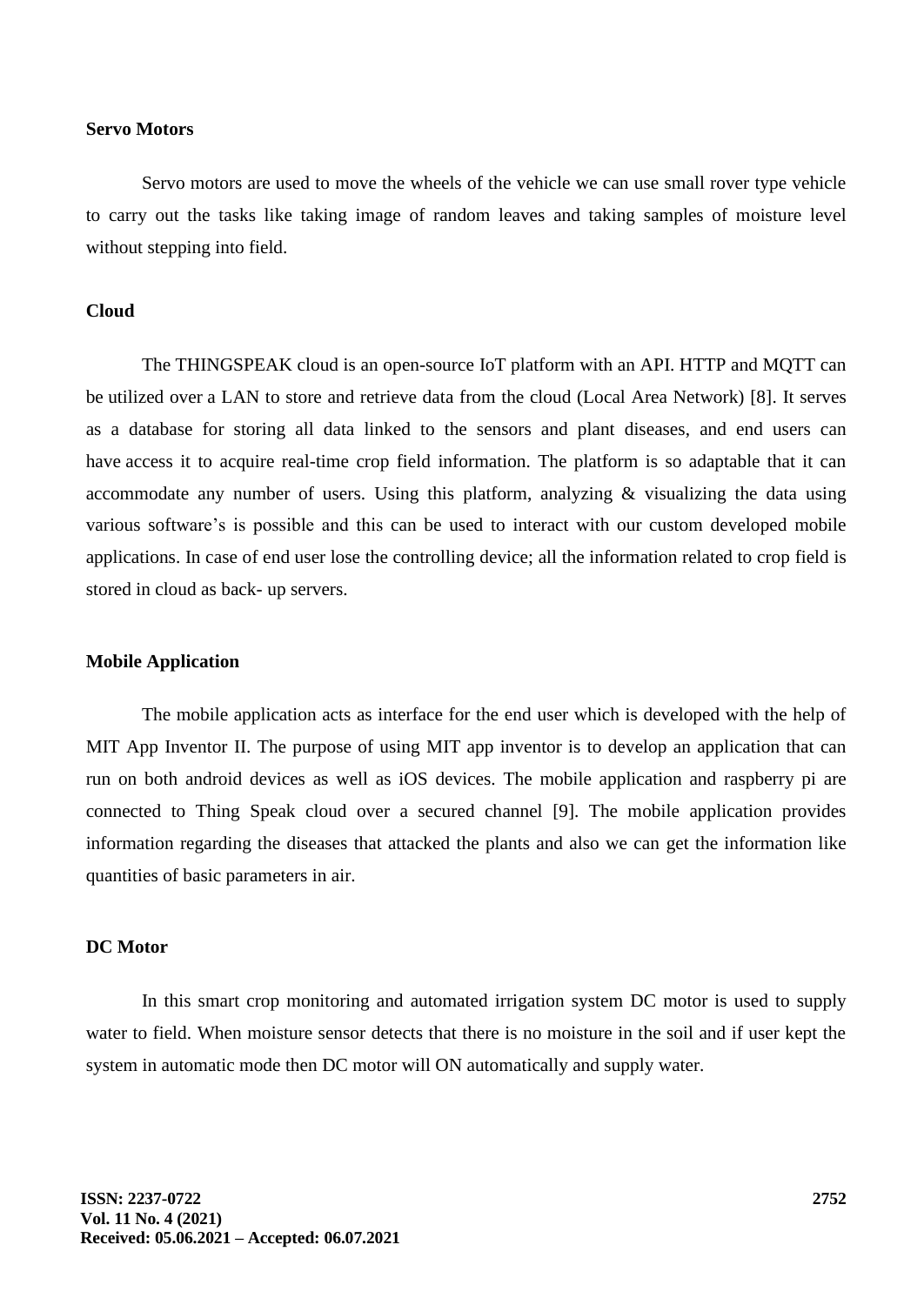#### **6. Implementation & Working**

The working model of the Smart crop monitoring and automation irrigation system in real-time starting with installation of system in field and collection of information. Whole process is shown as Flow chart in below fig.



Fig. 4. Flowchart of Proposed System

When a vehicle which is installed with this proposed system and entered into field and it can be controlled by a remote and user can have this in his mobile also. Once the pictures of leaves are collected, then they are stored in cloud. Pictures will serve as inputs to the convolution neural network model which is already trained.

# **Algorithm**

Pre-labeled data with known answers is fed into the system using supervised learning, a form of machine learning technique that helps the system comprehend the patterns involved. To find a pattern, it analyses several forms of data as well as the answers to each issue. Data training is the term for this stage. The greater the amount of data available, the more precise the results will be. In supervised machine learning, the next step is to test the data. The system is given a problem to solve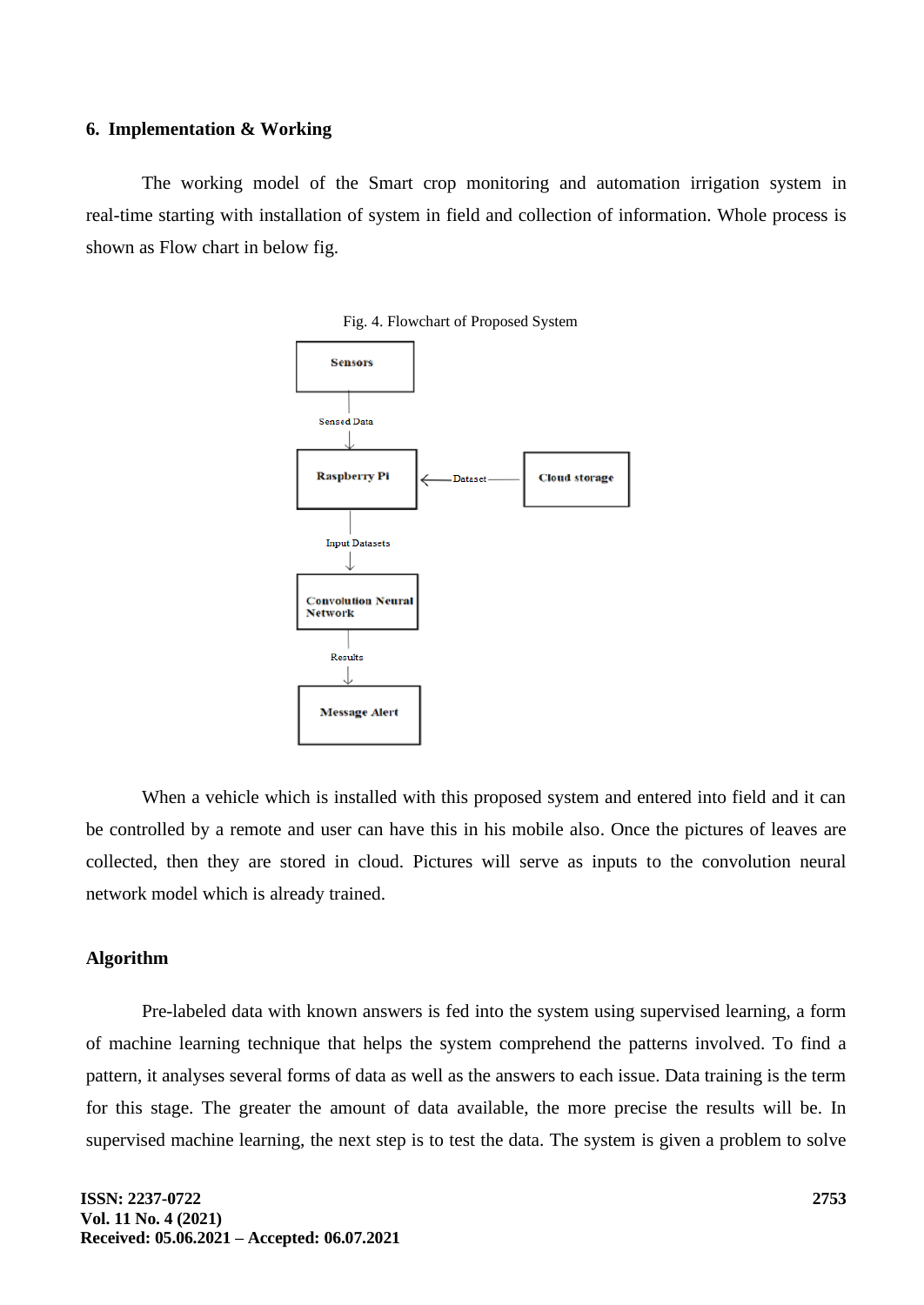in this stage, and the machine, understanding the pattern of issue solving and the possible responses, delivers the most suitable solution.

As previously stated, the amount of the data, the methodologies utilized, numerous other things like as errors, exceptional observations in data used as training input influence the precision of the output. Learning and prediction are the two most critical phases in any categorization. The model is constructed employing the fed training data throughout the learning phase.

A convolution neural network, an efficient image grouping method, which is used to perceive and interpret data. Mainly CNN has two parts, a process known as Feature Extraction, a convolution tool that isolates and identifies the distinct characteristics of an image for analysis.

### **Dataset**

Input datasets for training the model is taken from Tensor flow. Plant village dataset is constructed by plant village organization and it contains 50,000 images of healthy and diseased leaves. This dataset is gathered by crowd sourcing.

The mobile application will provide real-time up to date information about parking lot availability with intuitive interface to the end user. The following steps will determine and define the process for using the mobile application:

- 1. Download & Install compatible version of the developed mobile application.
- 2. Within the intuitive UI of the mobile application, see the outputs of acquired images and can also see the stored information.
- 3. We can view the sensed data of humidity, temperature & moisture in the app screen. On the screen it will about the disease cause and pesticide or fertilizer we have to apply.

# **7. Results**

In this section, outputs are shown for cases like

- Analyzing diseased leaf.
- Analyzing healthy leaf.
- Obtaining information from sensors.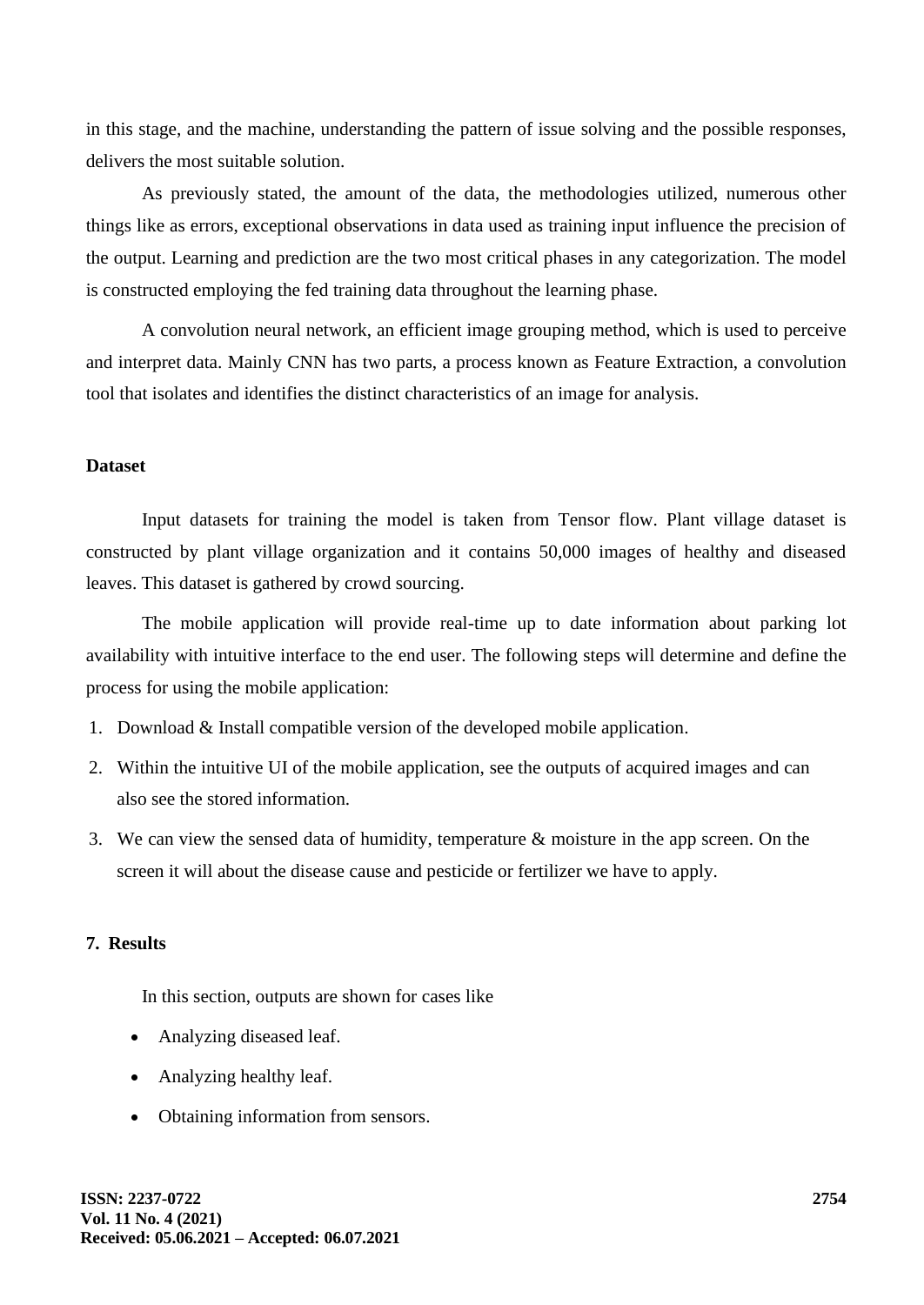**Case – I:** When a diseased leaf is analyzed

| . 5 - Message Output when the Lear with Disease is Afra |
|---------------------------------------------------------|
| Screen1                                                 |
| <b>LEAF DISEASE DETECTION</b>                           |
| <b>Bacterial Spot</b>                                   |
| <b>CLEAR</b>                                            |
| Use copper fungicites                                   |
|                                                         |
|                                                         |
|                                                         |
|                                                         |
|                                                         |
|                                                         |
|                                                         |
|                                                         |
|                                                         |
|                                                         |
|                                                         |
|                                                         |
|                                                         |
|                                                         |
|                                                         |
|                                                         |
|                                                         |

Fig. 5 - Message Output when the Leaf with Disease is Analyzed

When a leaf of a diseased plant is captured and analyzed by the system, if it has any diseases then a message like the above fig will automatically send's to the linked mobile phone.

 $\begin{picture}(160,20) \put(0,0){\dashbox{0.5}(100,0){ }} \put(160,0){\dashbox{0.5}(100,0){ }} \put(160,0){\dashbox{0.5}(100,0){ }} \put(160,0){\dashbox{0.5}(100,0){ }} \put(160,0){\dashbox{0.5}(100,0){ }} \put(160,0){\dashbox{0.5}(100,0){ }} \put(160,0){\dashbox{0.5}(100,0){ }} \put(160,0){\dashbox{0.5}(100,0){ }} \put(160,0){\dashbox{0.5}(1$ 

**Case – II:** When a vehicle with illegal associated entities enters the parking lot.



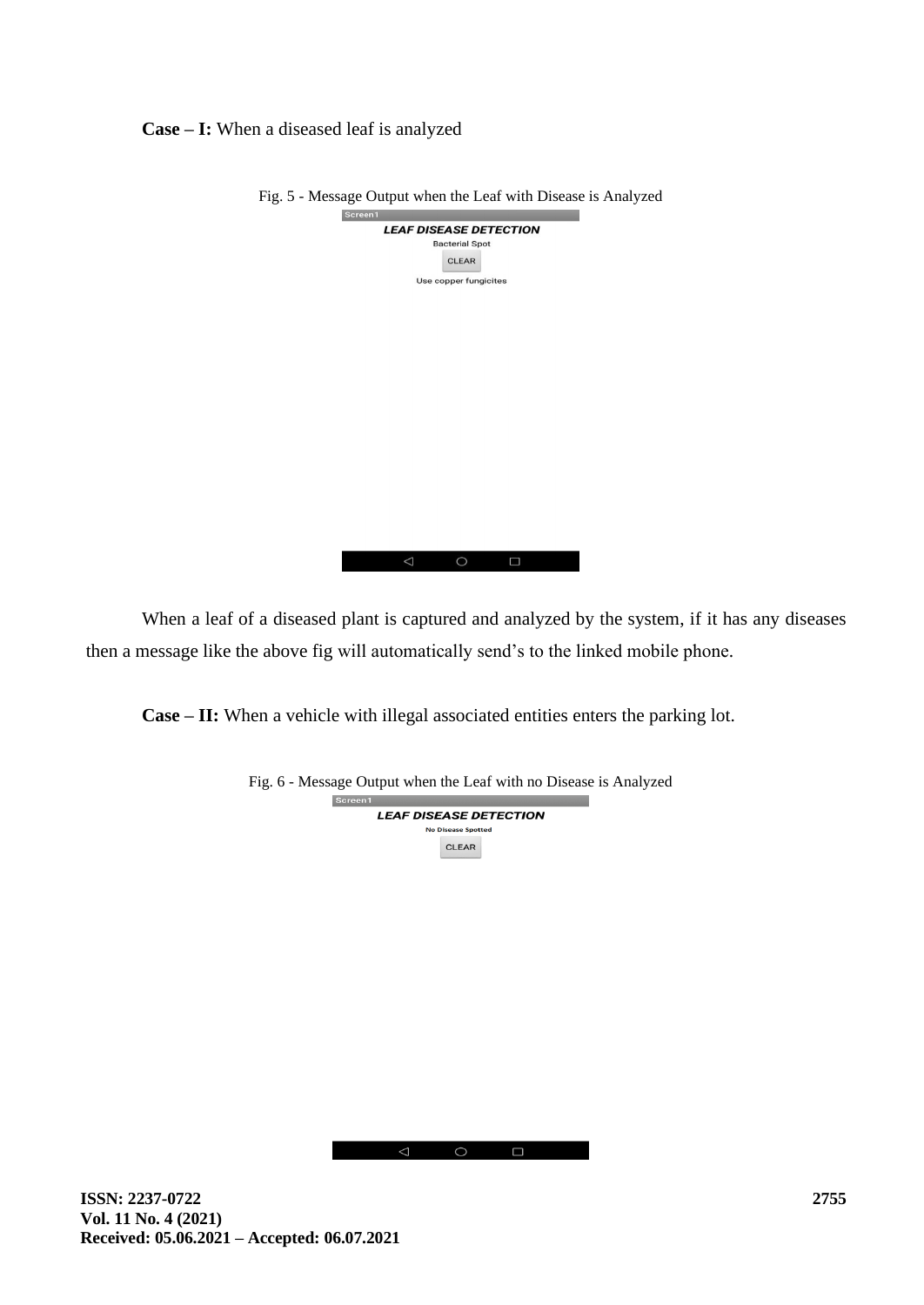When a leaf of a healthy plant is captured and analyzed by the system, if it has no diseases then a message like the above fig will automatically send's to the linked mobile phone.

| Case – III: Viewing the information collected by the sensors. |  |
|---------------------------------------------------------------|--|
|---------------------------------------------------------------|--|

| Fig. 7 - Message Output Data Sensed by Sensors |
|------------------------------------------------|
| Screen1                                        |
| <b>SENSOR INFORMATION</b>                      |
| <b>CLEAR</b>                                   |
| Temparature - 35.0<br>Humidity - 46.0          |
|                                                |
|                                                |
|                                                |
|                                                |
| ٠                                              |
|                                                |
|                                                |
| <                                              |
|                                                |

User can view the information collected by sensors instantaneously using mobile application. Moisture threshold level will be given as input and above that threshold motor will on automatically.

# **8. Conclusion**

In this paper, we discussed about the solution for the issue of remote crop health monitoring and irrigation without human intervention. Smart crop monitoring and automation irrigation system adds value to users by helping them to reduce water wastage and helps to make better decisions by accurate data. Further enhancement is to integrate the existing system with better neural network with more accurate results and also can improve by providing more and best datasets.

### **References**

Kasara Sai Pratyush Reddy, Y Mohana Roopa, Kovvada Rajeev L N, Narra Sai Nandan. "Iot based Smart Agriculture using Machine Learning". *2020 Second International Conference on Inventive Research in Computing Applications (ICIRCA).* Doi: 10.1109/ICIRCA48905.2020.9183373

**ISSN: 2237-0722 Vol. 11 No. 4 (2021) Received: 05.06.2021 – Accepted: 06.07.2021**